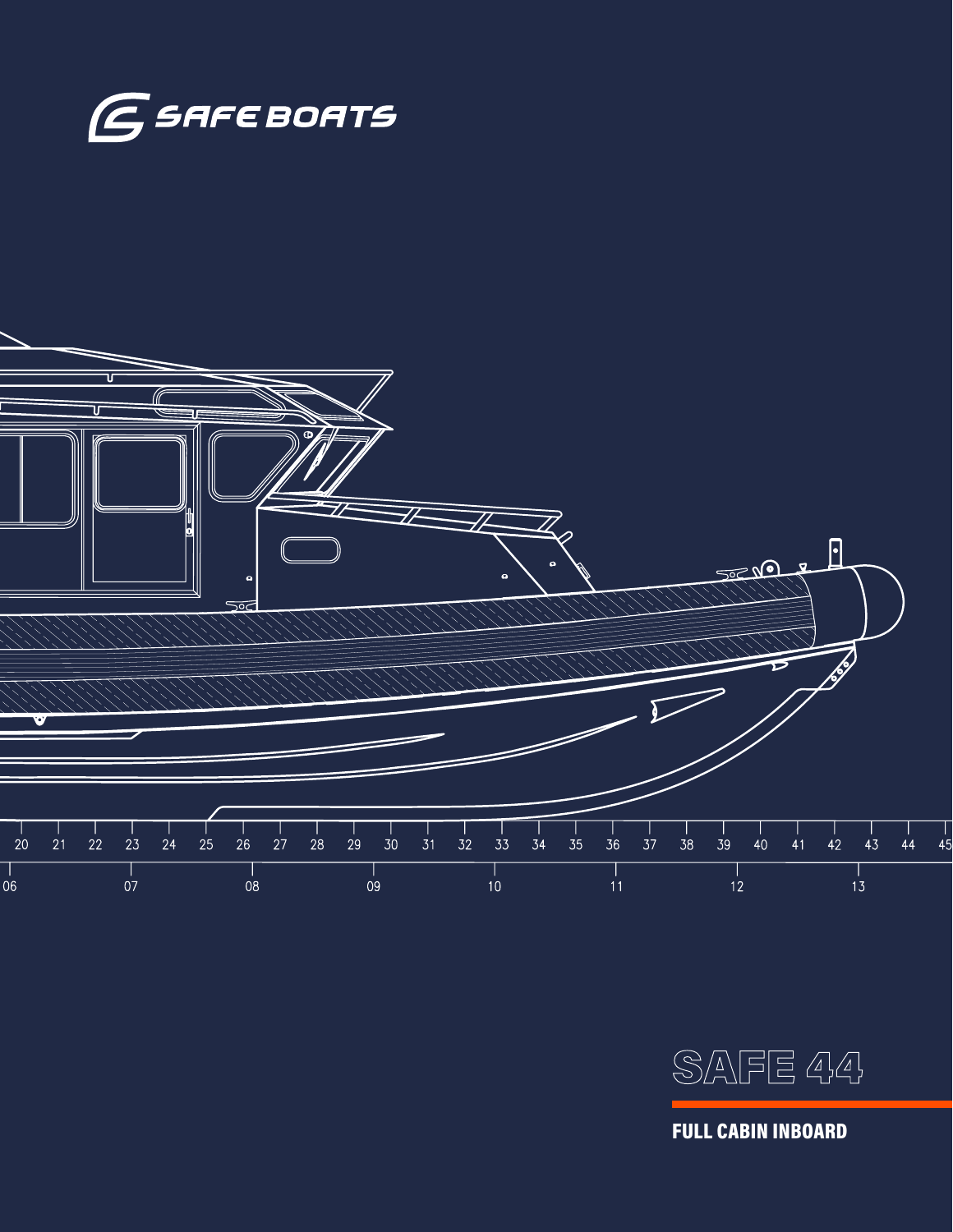





| Length Overall (LOA) (feet) 43'-10"     |
|-----------------------------------------|
| Length Overall (meters)13.4             |
| Beam Overall (BOA) (feet)  14'          |
| Beam Overall (meters)  4.3              |
| Deadrise at Transom (degrees) 25        |
| Draft (engine trimmed up) (inches)  30" |
|                                         |
| Top Speed (knots)  40                   |

| Max Range (NM)  280 @ 30 knots                                                                                                 |
|--------------------------------------------------------------------------------------------------------------------------------|
| Fuel Cap (gal)  400                                                                                                            |
|                                                                                                                                |
| Dry Weight: vessel, no engines, no fuel,<br>no options, no liquids, no people, no cargo<br>(approximate) (lbs) $\ldots$ 18,500 |
| Light Load: dry weight, weight of heaviest<br>engines (lbs). $\ldots$ . $\ldots$ . $\ldots$ . $\ldots$ . 24,500                |
| Operational Load (lbs) 33,340                                                                                                  |

| Cargo/Personnel Capacity-Net-Gross:<br>minus weight of heaviest engines, weight of<br>fuel, and options $(lbs)$ 6,400 |
|-----------------------------------------------------------------------------------------------------------------------|
| Height on trailer - Road Transport (feet)14'-4"                                                                       |
| Length on trailer - Road Transport                                                                                    |
| Weight on Trailer (lbs) 31,940                                                                                        |
| *All specs, features and GAs shown are<br>subject to change                                                           |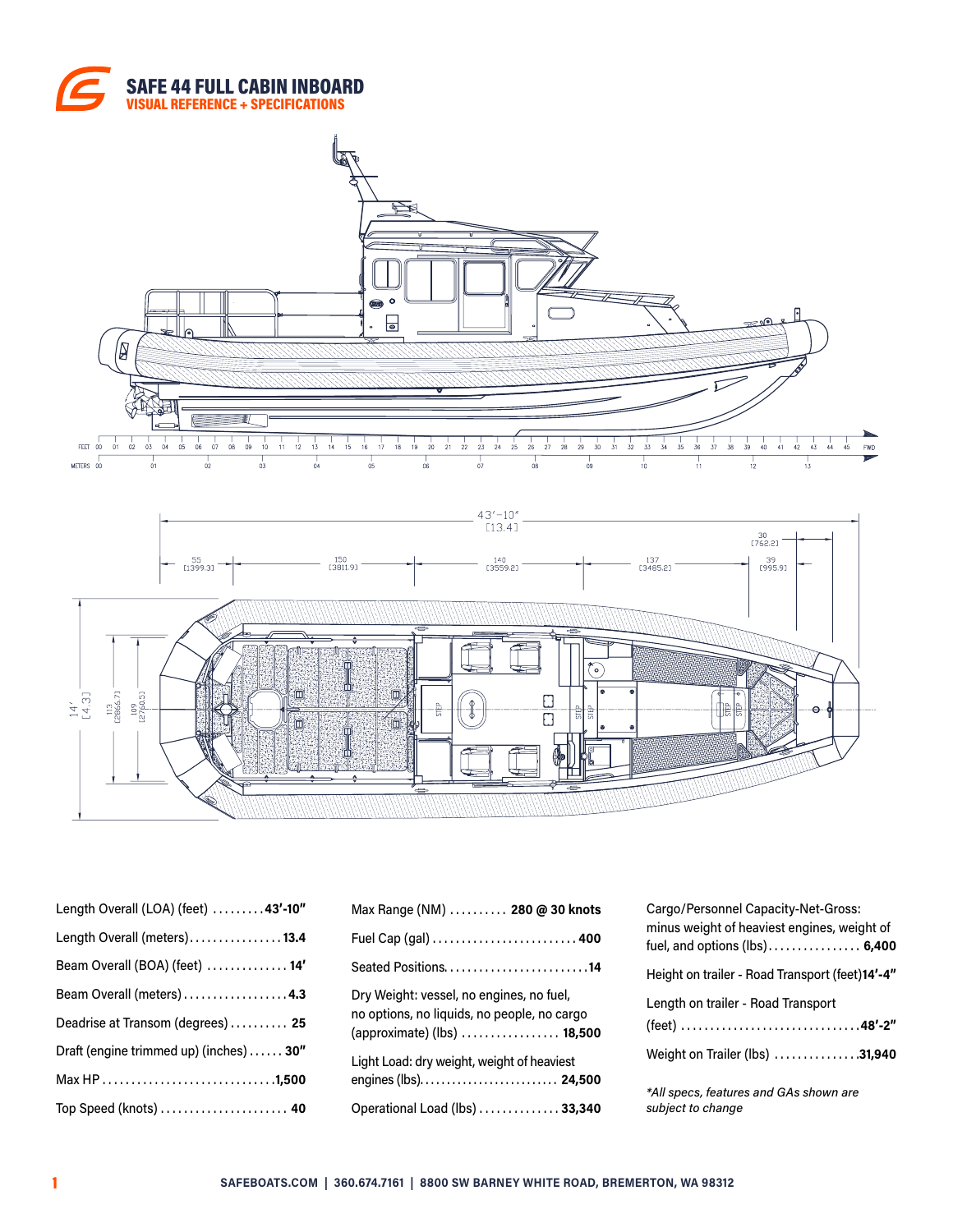

## HULL & DECK

- 5/16" 5086 bottom plate
- Reinforced keel beaching plate
- Fully welded performance lifting strakes
- Port and starboard water-resistant hatches with stainless steel pneumatic lift assists over engine compartment
- Water-tight inspection hatch aft of engines with ladder to engine/jet space
- Water-tight inspection hatch for tank space
- Bow storage/anchor locker with aft-facing door
- Forward cockpit with self-draining decks
- Starboard-aft deck storage boxe, port-aft rope storage box
- Sacrificial hull anode(s)

### SUPER STRUCTURE

- Three weather-tight doors in main cabin
- Weather-tight, hinged cuddy access hatch
- Aft sliding windows, port and starboard
- Overhead spotter windows (tinted)
- Port and starboard port lights in cuddy
- Tempered glass used in all windows
- Swing down radar mast
- Safety hand/grab rail system

## COLLAR SYSTEM

- Patented 100% foam SAFE XDR-1 Extreme Duty Reinforced collar system with black rubstrake
- Available collar colors include: black, blue, gray, orange, green, red
- Aluminum air-chambered stern wrap

## COATINGS, COVERINGS & LETTERING

- Upholstered headliner
- Marine-grade carpet and insulation
- Black mesh snap covers on interior storage box openings

## TOWING, LIFTING & ATTACHMENT POINTS

- Eight (8), 10" cast aluminum weld-on cleats
- Custom fabricated weld on pick eyes with stainless steel inserts
- Weld-on bow eye with triple stainless steel inserts
- Weld-on transom tie downs
- Forward tow post with single stainless steel cross pin
- Aft tow bollard with single cross pin

### ELECTRICAL SYSTEM & POWER GENERATION

- House battery system 24VDC two (2) marine-grade batteries with switch
- Backlit switch panel with marine-grade switches
- Six (6) 12VDC power receptacles two (2) on aft seatboxes, two (2) on dash and two (2) in cuddy
- Self-parking, intermittent windshield wiper system with washer

## LIGHTING

- LED navigation lights (running and anchor)
- Independently controlled interior/exterior dimmable LED walkway lights
- Twelve (12) red/white dome lights four (4) in cabin, four (4) in cuddy and four (4) in engine room

### ELECTRONICS, NAVIGATION & COMMUNICATION

• Navigation horn

### CREW COMFORT

- Two (2) ventilation fans
- Enclosed head in cuddy (includes chemical toliet with overboard suction fitting and removable tank)
- Galley in cuddy (includes sink, fresh water tank, and gray water tank)

#### SAFETY, RESCUE & DIVING EQUIPMENT

- Four (4) fire extinguishers
- CO detector(s) mounted in cabin
- Engine room fire suppression system
- Four (4) 2000GPH bilge/cabin dewatering pumps two (2) in engine space, one (1) in tank space and one (1) in cuddy
- Life ring mount

#### FUEL SYSTEM

- 400-gallon fuel tank with a formed bottom (1/4" 5086)
- Independent fuel stripping port
- Port and starboard fuel fills; unused fill can double as additional vent for accelerated filling